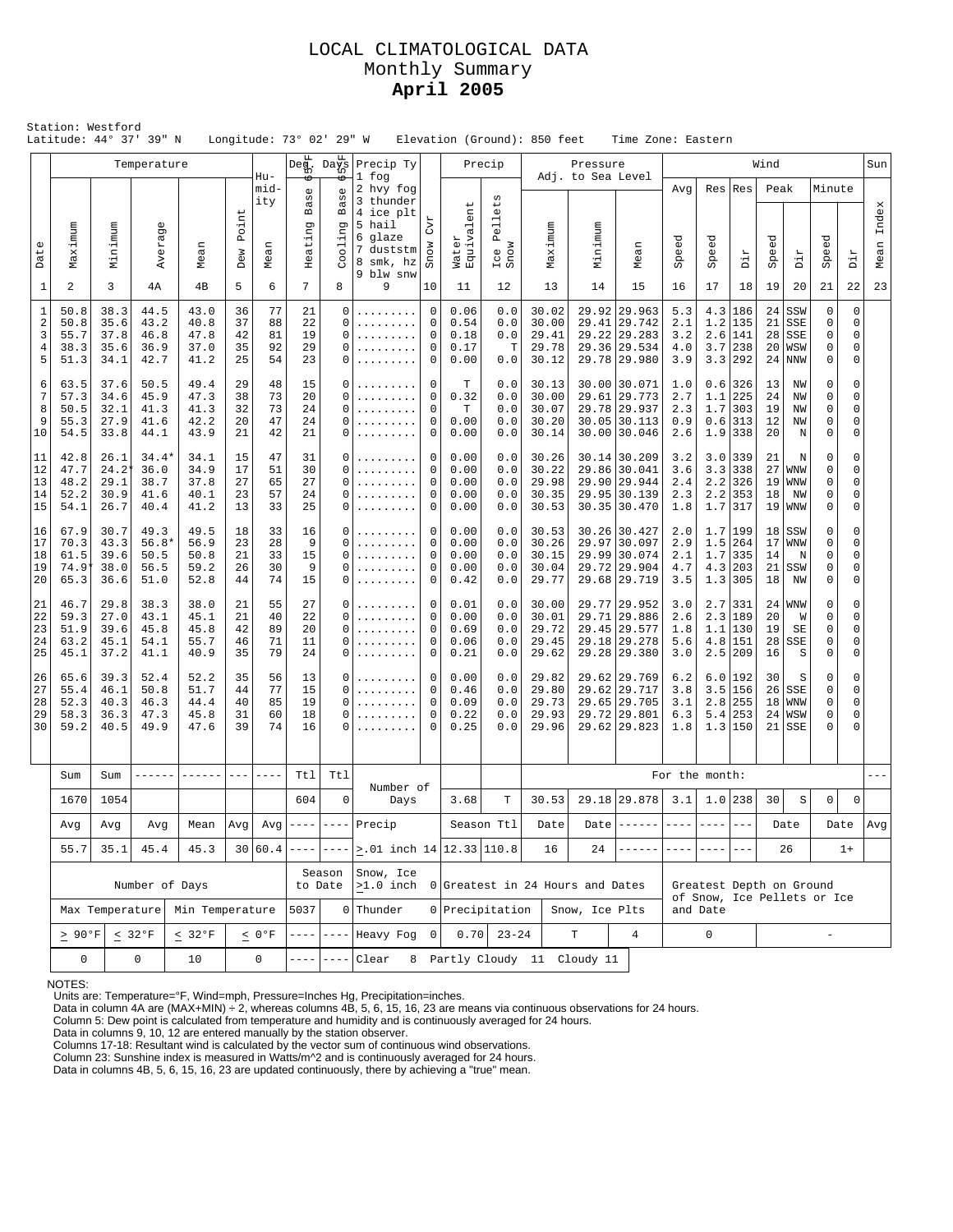# OBSERVATIONS AT 3-HOUR INTERVALS **April 2005: Westford**

|                                              |          |                                                                      |                                                              | $\mathbb U$                                  |                                              |                                              |                                                                                      | Wind                                                          |                                                                      |          |                                                                      |                                                              | $\mathbb U$                                  |                                              |                                                                |                                                                                   | Wind                                                     |                                                                         |          |                                                                      |                                                              | $\mathbb U$                                  |                                              |                                                                    |                                                                                   | Wind                                                                                                                    |  |
|----------------------------------------------|----------|----------------------------------------------------------------------|--------------------------------------------------------------|----------------------------------------------|----------------------------------------------|----------------------------------------------|--------------------------------------------------------------------------------------|---------------------------------------------------------------|----------------------------------------------------------------------|----------|----------------------------------------------------------------------|--------------------------------------------------------------|----------------------------------------------|----------------------------------------------|----------------------------------------------------------------|-----------------------------------------------------------------------------------|----------------------------------------------------------|-------------------------------------------------------------------------|----------|----------------------------------------------------------------------|--------------------------------------------------------------|----------------------------------------------|----------------------------------------------|--------------------------------------------------------------------|-----------------------------------------------------------------------------------|-------------------------------------------------------------------------------------------------------------------------|--|
| Hour                                         | Sunshine | Pressure                                                             | Rainfall<br>rate                                             | Temperatur                                   | Point<br>Dew                                 | Humidity                                     | Direction                                                                            | Speed                                                         | Gust                                                                 | Sunshine | Pressure                                                             | Rainfall<br>rate                                             | Temperatur                                   | Point<br>Dew                                 | Humidity                                                       | Direction                                                                         | Speed                                                    | Gust                                                                    | Sunshine | Pressure                                                             | Rainfall<br>rate                                             | Temperatur                                   | Point<br>Dew                                 | Humidity                                                           | Direction                                                                         | Speed                                                                                                                   |  |
|                                              |          |                                                                      |                                                              | APR 01                                       |                                              |                                              |                                                                                      |                                                               |                                                                      |          |                                                                      |                                                              | APR 02                                       |                                              |                                                                |                                                                                   |                                                          |                                                                         |          |                                                                      |                                                              | APR 03                                       |                                              |                                                                    |                                                                                   |                                                                                                                         |  |
| 01<br>04<br>07<br>10<br>13<br>16<br>19<br>22 |          | 29.94<br>29.92<br>29.95<br>29.96<br>29.95<br>29.94<br>30.01<br>29.99 | 0.00<br>0.00<br>0.00<br>0.00<br>0.00<br>0.00<br>0.00<br>0.00 | 39<br>39<br>39<br>43<br>50<br>50<br>45<br>40 | 37<br>35<br>36<br>39<br>40<br>38<br>31<br>33 | 90<br>88<br>89<br>85<br>68<br>61<br>58<br>75 | 15<br>15<br>18<br>18<br>22<br>22<br>29<br>0 <sub>0</sub>                             | 7<br>5<br>8<br>7<br>6<br>2<br>4<br>0                          | 14<br>11<br>15<br>14<br>10<br>6<br>10<br>$\mathbf 0$                 |          | 29.97<br>29.93<br>29.86<br>29.82<br>29.72<br>29.64<br>29.59<br>29.47 | 0.00<br>0.00<br>0.00<br>0.00<br>0.00<br>0.00<br>0.00<br>0.00 | 37<br>38<br>39<br>39<br>40<br>41<br>42<br>49 | 33<br>33<br>35<br>38<br>38<br>37<br>40<br>45 | 85<br>81<br>84<br>95<br>91<br>87<br>93<br>86                   | 04<br>04<br>04<br>02<br>18<br>18<br>15<br>13                                      | 0<br>1<br>2<br>$\mathbf 1$<br>$\mathbf 1$<br>3<br>5<br>6 | 1<br>5<br>6<br>5<br>6<br>7<br>11<br>14                                  |          | 29.36<br>29.26<br>29.25<br>29.24<br>29.23<br>29.24<br>29.32<br>29.36 | 0.00<br>0.00<br>0.00<br>0.00<br>0.00<br>0.00<br>0.00<br>0.00 | 52<br>55<br>51<br>48<br>52<br>48<br>43<br>40 | 47<br>47<br>47<br>44<br>39<br>37<br>38<br>39 | 84<br>74<br>88<br>87<br>61<br>65<br>82<br>94                       | 15<br>13<br>04<br>15<br> 11<br>11<br>09<br>20                                     | 7<br>6<br>$\overline{\mathbf{c}}$<br>3<br>$\overline{4}$<br>$\overline{\mathbf{c}}$<br>$\mathbf{1}$<br>$1\,$            |  |
|                                              |          |                                                                      |                                                              | APR 04                                       |                                              |                                              |                                                                                      |                                                               |                                                                      |          |                                                                      |                                                              | APR 05                                       |                                              |                                                                |                                                                                   |                                                          |                                                                         |          |                                                                      |                                                              | APR 06                                       |                                              |                                                                    |                                                                                   |                                                                                                                         |  |
| 01<br>04<br>07<br>10<br>13<br>16<br>19<br>22 |          | 29.38<br>29.37<br>29.42<br>29.48<br>29.53<br>29.59<br>29.69<br>29.76 | 0.00<br>0.00<br>0.00<br>0.00<br>0.00<br>0.01<br>0.00<br>0.00 | 37<br>36<br>36<br>37<br>38<br>38<br>37<br>37 | 36<br>35<br>35<br>36<br>36<br>36<br>32<br>31 | 95<br>96<br>96<br>98<br>93<br>94<br>82<br>80 | 20<br>18<br>20<br>24<br>24<br>22<br>24<br>24                                         | 1<br>$\mathbf 1$<br>3<br>$\sqrt{2}$<br>$\bf 4$<br>5<br>6<br>7 | 5<br>$\overline{4}$<br>$\overline{7}$<br>4<br>8<br>10<br>10<br>11    |          | 29.80<br>29.84<br>29.93<br>29.99<br>30.02<br>30.04<br>30.06<br>30.11 | 0.00<br>0.00<br>0.00<br>0.00<br>0.00<br>0.00<br>0.00<br>0.00 | 36<br>34<br>34<br>41<br>47<br>51<br>46<br>43 | 31<br>27<br>25<br>23<br>22<br>16<br>22<br>25 | 82, 24<br>74<br>68<br>48<br>38<br>25<br>38<br>49               | 27<br>29<br>33<br>29<br>00<br>0 <sub>0</sub><br>0 <sub>0</sub>                    | 6<br>3<br>$\mathbf 2$<br>5<br>8<br>3<br>0<br>0           | 12<br>$\sqrt{ }$<br>6<br>14<br>20<br>10<br>$\overline{\mathbf{c}}$<br>2 |          | 30.11<br>30.08<br>30.12<br>30.12<br>30.07<br>30.03<br>30.03<br>30.02 | 0.00<br>0.00<br>0.00<br>0.00<br>0.00<br>0.00<br>0.00<br>0.00 | 38<br>38<br>39<br>50<br>59<br>63<br>54<br>49 | 27<br>29<br>28<br>23<br>26<br>28<br>31<br>36 | 65<br>71<br>66<br>34<br>28<br>26<br>41<br>62                       | , 00<br>0 <sub>0</sub><br>00<br>04<br>24<br>29<br>29<br>04                        | 0<br>$\mathsf{O}\xspace$<br>$\mathbf 0$<br>$\mathbf{1}$<br>$\overline{4}$<br>$\mathbf 0$<br>$\mathbf 0$<br>0            |  |
|                                              | APR 07   |                                                                      |                                                              |                                              |                                              |                                              |                                                                                      |                                                               |                                                                      |          | APR 08                                                               |                                                              |                                              |                                              |                                                                |                                                                                   |                                                          |                                                                         |          |                                                                      | APR 09                                                       |                                              |                                              |                                                                    |                                                                                   |                                                                                                                         |  |
| 01<br>04<br>07<br>10<br>13<br>16<br>19<br>22 |          | 29.97<br>29.89<br>29.83<br>29.78<br>29.69<br>29.66<br>29.65<br>29.76 | 0.00<br>0.00<br>0.00<br>0.00<br>0.00<br>0.00<br>0.00<br>0.00 | 48<br>48<br>46<br>50<br>57<br>50<br>44<br>35 | 34<br>32<br>35<br>37<br>43<br>48<br>43<br>34 | 58<br>55<br>65<br>60<br>59<br>92<br>94<br>96 | 02<br>0 <sub>0</sub><br>18<br>20<br>15<br>0 <sub>0</sub><br>27<br>0 <sub>0</sub>     | 1<br>0<br>3<br>3<br>8<br>0<br>6<br>$\overline{2}$             | 3<br>$\mathsf 0$<br>8<br>7<br>14<br>$\mathbf 0$<br>17<br>8           |          | 29.80<br>29.84<br>29.91<br>29.94<br>29.96<br>29.96<br>30.00<br>30.05 | 0.00<br>0.00<br>0.00<br>0.00<br>0.00<br>0.00<br>0.00<br>0.00 | 35<br>35<br>33<br>44<br>47<br>49<br>46<br>40 | 34<br>34<br>32<br>38<br>35<br>34<br>29<br>27 | 97<br>97<br>96<br>78<br>64<br>56<br>50<br>59                   | 00 ر<br>29<br>04<br>06<br>29<br>29<br>31<br>0 <sup>0</sup>                        | 1<br>$\sqrt{2}$<br>0<br>1<br>9<br>8<br>$\mathbf 1$<br>0  | 3<br>7<br>3<br>3<br>14<br>17<br>5<br>3                                  |          | 30.08<br>30.10<br>30.18<br>30.20<br>30.16<br>30.08<br>30.05<br>30.06 | 0.00<br>0.00<br>0.00<br>0.00<br>0.00<br>0.00<br>0.00<br>0.00 | 34<br>35<br>29<br>43<br>50<br>54<br>52<br>40 | 27<br>25<br>25<br>24<br>21<br>10<br>19<br>19 | 74<br>65<br>84<br>47<br>32<br>17<br>27<br>42                       | 00 <sub>1</sub><br>0 <sub>0</sub><br>00<br>04<br>29<br>33<br>00<br>0 <sub>0</sub> | 0<br>$\mathsf{O}\xspace$<br>$\mathbf 0$<br>$\mathbf 1$<br>$\overline{4}$<br>$\overline{\mathbf{c}}$<br>$\mathbf 0$<br>0 |  |
|                                              |          |                                                                      |                                                              | APR 10                                       |                                              |                                              |                                                                                      |                                                               |                                                                      | APR 11   |                                                                      |                                                              |                                              |                                              |                                                                |                                                                                   |                                                          | APR 12                                                                  |          |                                                                      |                                                              |                                              |                                              |                                                                    |                                                                                   |                                                                                                                         |  |
| 01<br>04<br>07<br>10<br>13<br>16<br>19<br>22 |          | 30.04<br>30.00<br>30.02<br>30.03<br>30.06<br>30.06<br>30.06<br>30.10 | 0.00<br>0.00<br>0.00<br>0.00<br>0.00<br>0.00<br>0.00<br>0.00 | 36<br>34<br>35<br>52<br>53<br>52<br>46<br>37 | 18<br>22<br>21<br>21<br>30<br>22<br>15<br>22 | 47<br>61<br>30<br>41<br>31<br>28<br>53       | 00 <sub>1</sub><br>20<br>55 18<br>31<br>0 <sub>0</sub><br>33<br>0 <sub>0</sub><br>33 | 0<br>0<br>1<br>6<br>5<br>5<br>$\bf 4$<br>$\mathbf 0$          | 0<br>$\boldsymbol{2}$<br>$\overline{a}$<br>14<br>12<br>12<br>10<br>5 |          | 30.16<br>30.20<br>30.25<br>30.25<br>30.22<br>30.18<br>30.20<br>30.21 | 0.00<br>0.00<br>0.00<br>0.00<br>0.00<br>0.00<br>0.00<br>0.00 | 34<br>28<br>26<br>35<br>38<br>43<br>38<br>32 | 14<br>14<br>17<br>19<br>14<br>16<br>12<br>15 | 44<br>54<br>67<br>50<br>37<br>34<br>35<br>50                   | 00 <sub>1</sub><br>0 <sub>0</sub><br>02<br>31<br>31<br>31<br>00<br>0 <sub>0</sub> | 2<br>$\mathbf 1$<br>2<br>$\,4$<br>6<br>5<br>6<br>2       | 8<br>5<br>7<br>11<br>12<br>12<br>16<br>6                                |          | 30.21<br>30.19<br>30.19<br>30.11<br>29.99<br>29.89<br>29.88<br>29.92 | 0.00<br>0.00<br>0.00<br>0.00<br>0.00<br>0.00<br>0.00<br>0.00 | 28<br>27<br>25<br>37<br>44<br>45<br>40<br>34 | 15<br>17<br>18<br>17<br>19<br>18<br>12<br>19 | 60<br>67<br>73<br>44<br>36<br>34<br>32<br>55 00                    | 00 <sub>1</sub><br>0 <sub>0</sub><br>0 <sub>0</sub><br>33<br>31<br>31<br>00       | 0<br>3<br>$\mathbf 1$<br>5<br>6<br>$\overline{7}$<br>6<br>$\overline{2}$                                                |  |
|                                              |          |                                                                      |                                                              | APR 13                                       |                                              |                                              |                                                                                      |                                                               |                                                                      |          |                                                                      |                                                              | APR 14                                       |                                              |                                                                |                                                                                   |                                                          |                                                                         | APR 15   |                                                                      |                                                              |                                              |                                              |                                                                    |                                                                                   |                                                                                                                         |  |
| 01<br>04<br>07<br>10<br>13<br>16<br>19<br>22 |          | 29.91<br>29.91<br>29.95<br>29.98<br>29.97<br>29.92<br>29.95<br>29.95 | 0.00<br>0.00<br>0.00<br>0.00<br>0.00<br>0.00<br>0.00<br>0.00 | 31<br>32<br>32<br>39<br>42<br>48<br>44<br>38 | 21<br>24<br>24<br>27<br>24<br>27<br>31<br>35 | 66<br>72<br>61                               | 00<br>0 <sub>0</sub><br>73 00<br>31<br>49 29<br>45 33<br>61 31<br>89 00              | 0<br>0<br>2<br>$\bf{4}$<br>7<br>$\,4$<br>3<br>0               | 1<br>0<br>6<br>9<br>14<br>10<br>8<br>0                               |          | 29.96<br>29.99<br>30.06<br>30.13<br>30.18<br>30.18<br>30.23<br>30.33 | 0.00<br>0.00<br>0.00<br>0.00<br>0.00<br>0.00<br>0.00<br>0.00 | 32<br>34<br>33<br>41<br>46<br>51<br>47<br>34 | 31<br>30<br>28<br>31<br>31<br>18<br>11<br>9  | 94<br>83<br>83 00<br>69<br>57<br>26 33<br>23 00<br>35 00       | 00<br>0 <sub>0</sub><br>31<br>00                                                  | 0<br>0<br>2<br>3<br>$\bf 4$<br>5<br>3<br>$\mathsf 0$     | 0<br>3<br>7<br>11<br>13<br>9<br>10<br>1                                 |          | 30.37<br>30.41<br>30.48<br>30.53<br>30.51<br>30.47<br>30.49<br>30.49 | 0.00<br>0.00<br>0.00<br>0.00<br>0.00<br>0.00<br>0.00<br>0.00 | 32<br>29<br>28<br>46<br>51<br>53<br>50<br>40 | 8<br>5<br>10<br>9<br>19<br>14<br>16<br>19    | 36<br>35<br>47 00<br>22 33<br>27 31<br>21 31<br>26 31<br>42 00     | 02<br>04                                                                          | 0<br>$\mathsf{O}\xspace$<br>0<br>$\boldsymbol{2}$<br>6<br>6<br>0<br>0                                                   |  |
|                                              | APR 16   |                                                                      |                                                              |                                              |                                              |                                              |                                                                                      |                                                               |                                                                      |          |                                                                      |                                                              | APR 17                                       |                                              |                                                                |                                                                                   |                                                          |                                                                         |          |                                                                      |                                                              | APR 18                                       |                                              |                                                                    |                                                                                   |                                                                                                                         |  |
| 01<br>04<br>07<br>10<br>13<br>16<br>19<br>22 |          | 30.50<br>30.50<br>30.52<br>30.53<br>30.46<br>30.36<br>30.31<br>30.29 | 0.00<br>0.00<br>0.00<br>0.00<br>0.00<br>0.00<br>0.00<br>0.00 | 36<br>31<br>33<br>52<br>62<br>67<br>61<br>50 | 21<br>19<br>17<br>15<br>14<br>16<br>18<br>20 |                                              | 53,00<br>62 00<br>50 00<br>23 20<br>15 15<br>14 18<br>19 29<br>31 00                 | 0<br>0<br>0<br>8<br>6<br>4<br>0<br>0                          | 0<br>$\mathsf 0$<br>0<br>16<br>13<br>7<br>$\mathbf{1}$<br>0          |          | 30.26<br>30.21<br>30.19<br>30.15<br>30.07<br>29.99<br>29.97<br>29.98 | 0.00<br>0.00<br>0.00<br>0.00<br>0.00<br>0.00<br>0.00<br>0.00 | 45<br>46<br>44<br>59<br>67<br>69<br>64<br>58 | 18<br>20<br>19<br>22<br>27<br>29<br>27<br>25 | 34,00<br>35 15<br>37 18<br>24 20<br>22 27<br>22<br>24<br>28 31 | 31<br>29                                                                          | 0<br>0<br>3<br>4<br>6<br>3<br>3<br>$\mathbf 1$           | 0<br>$\sqrt{2}$<br>7<br>9<br>12<br>7<br>8<br>5                          |          | 30.01<br>30.05<br>30.12<br>30.15<br>30.12<br>30.07<br>30.03<br>30.04 | 0.00<br>0.00<br>0.00<br>0.00<br>0.00<br>0.00<br>0.00<br>0.00 | 53<br>44<br>41<br>50<br>56<br>60<br>58<br>46 | 28<br>26<br>22<br>19<br>19<br>9<br>19<br>18  | 38,00<br>49 00<br>47 <br>28 33<br>23 00<br>13 31<br>21 00<br>33 00 | 00                                                                                | 3<br>$\sqrt{2}$<br>$\mathbf 1$<br>$\sqrt{2}$<br>$\overline{4}$<br>$\overline{4}$<br>$\sqrt{2}$<br>0                     |  |

### MAXIMUM SHORT DURATION PRECIPITATION

| Time Period<br>(minutes) |      | 10   | 15   | 20   | 30   | 45   | 60   | 80   | 100  | 120  | 150  | 180  |
|--------------------------|------|------|------|------|------|------|------|------|------|------|------|------|
| Precipitation            | 0.04 | 0.06 | 0.08 | 0.10 | 0.13 | 0.16 | 0.18 | 0.22 | 0.23 | 0.26 | 0.30 | 0.33 |
| Ended: Date              | 27   | 2.7  | 27   | 27   | 27   | 2.7  | 27   | 27   | 27   | 27   | 20   | 20   |
| Ended: Time              | 1730 | 1730 | 1730 | 1730 | 1740 | 1740 | 1807 | 1815 | 1850 | 1905 | 1940 | 2010 |

The precipitation amounts may occur at any time during the month. The time indicated is the ending time of the interval. Date and time are not entered for trace amounts.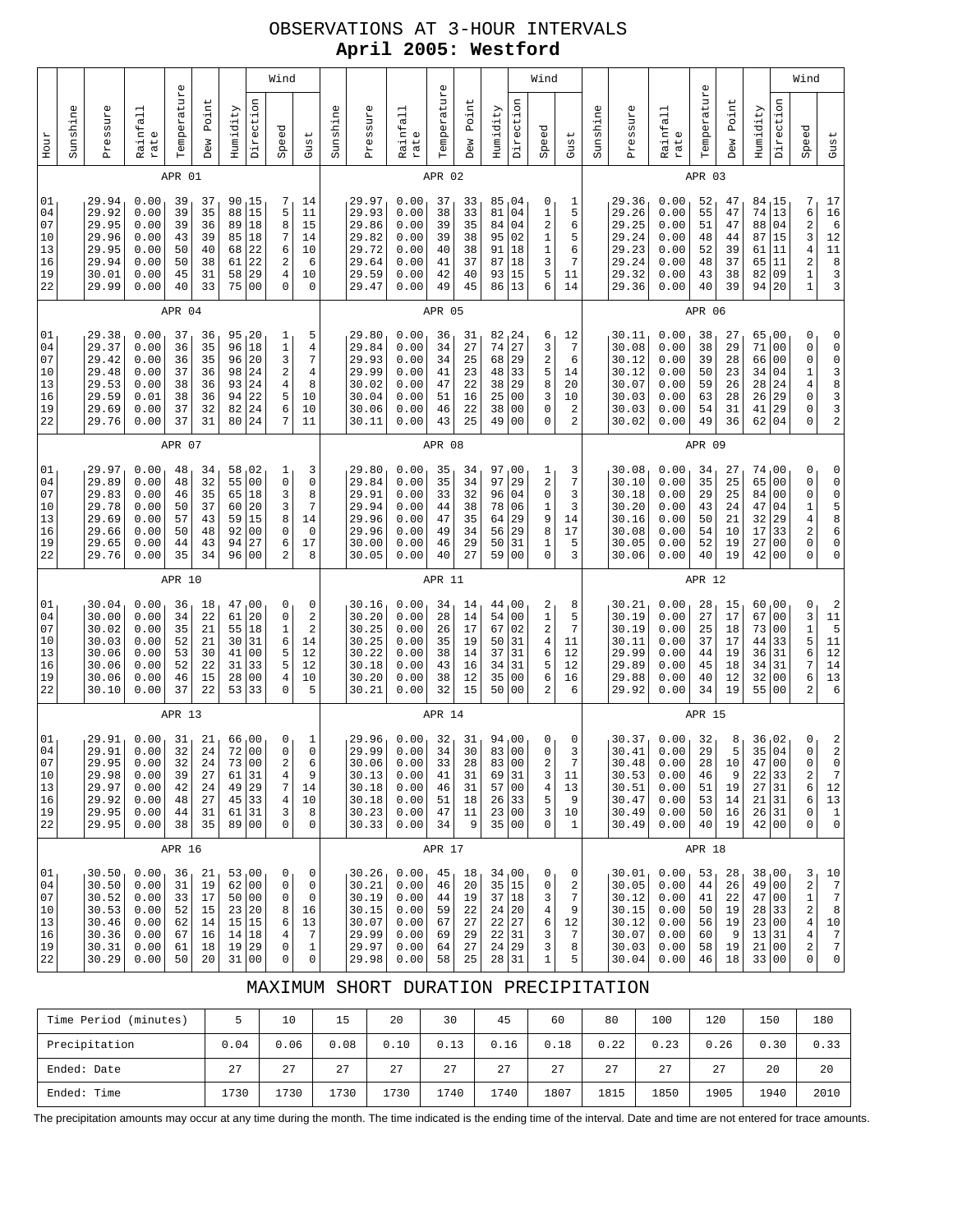# OBSERVATIONS AT 3-HOUR INTERVALS **April 2005: Westford**

| 01<br>04<br>07<br>10<br>13<br>16<br>19<br>22                                                              |        | 01<br>04<br>07<br>10<br>13<br>16<br>19<br>22                         |        | 01<br>04<br>07<br>10<br>13<br>16<br>19<br>22                                 |        | 01<br>04<br>07<br>10<br>13<br>16<br>19<br>22                                       |        | Hour             |             |
|-----------------------------------------------------------------------------------------------------------|--------|----------------------------------------------------------------------|--------|------------------------------------------------------------------------------|--------|------------------------------------------------------------------------------------|--------|------------------|-------------|
|                                                                                                           |        |                                                                      |        |                                                                              |        |                                                                                    |        | Sunshine         |             |
| 29.72<br>29.72<br>29.73<br>29.72<br>29.67<br>29.67<br>29.70<br>29.72                                      |        | 29.37<br>29.32<br>29.30<br>29.28<br>29.32<br>29.39<br>29.46<br>29.57 |        | 30.01<br>29.99<br>29.98<br>29.97<br>29.89<br>29.81<br>29.75<br>29.73         |        | 30.03<br>30.01<br>30.03<br>30.00<br>29.91<br>29.80<br>29.75<br>29.74               |        | Pressure         |             |
| 0.00<br>0.00<br>0.00<br>0.00<br>0.00<br>0.00<br>0.00<br>0.00                                              |        | 0.00<br>0.00<br>0.00<br>0.00<br>0.00<br>0.00<br>0.00<br>0.00         |        | 0.00<br>0.00<br>0.00<br>0.00<br>0.00<br>0.00<br>0.00<br>0.00                 |        | 0.00<br>0.00<br>0.00<br>0.00<br>0.00<br>0.00<br>0.00<br>0.00                       |        | Rainfall<br>rate |             |
| 46<br>44<br>43<br>44<br>49<br>45<br>43<br>42                                                              | APR 28 | 44<br>42<br>38<br>39<br>40<br>41<br>43<br>40                         | APR 25 | 35<br>29<br>33<br>46<br>54<br>58<br>54<br>50                                 | APR 22 | 45<br>39<br>45<br>61<br>69<br>73<br>71<br>64                                       | APR 19 | Temperature      |             |
| 45<br>43<br>43<br>41<br>41<br>39<br>38<br>37                                                              |        | 31<br>33<br>36<br>37<br>38<br>38<br>32<br>36                         |        | 17<br>19<br>17<br>17<br>15<br>20<br>27<br>27                                 |        | 18<br>21<br>16<br>21<br>27<br>31<br>35<br>40                                       |        | Point<br>Dew     |             |
| 97<br>97<br>72<br>81<br>82<br>83                                                                          |        | 59<br>92<br>90<br>89<br>64                                           |        | 67<br>52<br>21<br>23<br>35<br>41                                             |        | 48<br>21<br>21<br>21                                                               |        | Humidity         |             |
| 04<br>0 <sub>0</sub><br>97 22<br>89 24<br>27<br>24<br>24<br>24                                            |        | 18<br>71 00<br>94 20<br>20<br>20<br>27<br>15<br>85 20                |        | 47, 22<br>0 <sub>0</sub><br>15<br>31 18<br>20<br>20<br>0 <sub>0</sub><br>06  |        | 34,18<br>20<br>30 18<br>18<br>24<br>24<br>27 20<br>41 18                           |        | Direction        |             |
| 1<br>$\mathsf 0$<br>$\mathbf{1}$<br>2<br>8<br>6<br>5<br>3                                                 |        | 1<br>0<br>$\sqrt{2}$<br>3<br>$\overline{2}$<br>3<br>6<br>5           |        | 0<br>$\mathbf 0$<br>3<br>$\overline{4}$<br>9<br>8<br>0<br>$\mathbf{1}$       |        | 2<br>$\,1\,$<br>$\overline{4}$<br>$\overline{7}$<br>8<br>10<br>$\overline{4}$<br>3 |        | Speed            | Wind        |
| 7<br>$\mathsf{O}\xspace$<br>3<br>6<br>13<br>12<br>10<br>6                                                 |        | 4<br>0<br>6<br>8<br>5<br>$\overline{7}$<br>14<br>12                  |        | 2<br>$\mathbf 0$<br>6<br>11<br>16<br>17<br>$\mathbf 0$<br>$\overline{4}$     |        | 5<br>$\mathsf 3$<br>$\overline{7}$<br>12<br>17<br>18<br>10<br>$\overline{7}$       |        | Gust             |             |
|                                                                                                           |        |                                                                      |        |                                                                              |        |                                                                                    |        | ne<br>Sunshi     |             |
| 29.72<br>29.73<br>29.77<br>29.78<br>29.79<br>29.80<br>29.85<br>29.92                                      |        | 29.65<br>29.72<br>29.79<br>29.81<br>29.82<br>29.79<br>29.78<br>29.78 |        | 29.71<br>29.69<br>29.66<br>29.59<br>29.54<br>29.50<br>29.48<br>29.47         |        | 29.71<br>29.69<br>29.72<br>29.73<br>29.74<br>29.74<br>29.70<br>29.73               |        | Pressure         |             |
| 0.00<br>0.00<br>0.01<br>0.00<br>0.00<br>0.00<br>0.00<br>0.00                                              |        | 0.00<br>0.00<br>0.00<br>0.00<br>0.00<br>0.00<br>0.00<br>0.00         |        | 0.00<br>0.00<br>0.00<br>0.00<br>0.00<br>0.00<br>0.00<br>0.01                 |        | 0.00<br>0.00<br>0.00<br>0.00<br>0.00<br>0.00<br>0.01<br>0.00                       |        | Rainfall<br>rate |             |
| 41<br>40<br>38<br>42<br>51<br>57<br>54<br>46                                                              | APR 29 | 40<br>40<br>40<br>51<br>60<br>64<br>63<br>58                         | APR 26 | 49<br>42<br>40<br>42<br>45<br>50<br>50<br>50                                 | APR 23 | 62<br>64<br>61<br>62<br>54<br>45<br>40<br>37                                       | APR 20 | Temperatur       | $\mathbb O$ |
| 35<br>34<br>33<br>35<br>35<br>31<br>25<br>26                                                              |        | 36<br>35<br>35<br>38<br>38<br>35<br>33<br>34                         |        | 35<br>38<br>39<br>41<br>43<br>46<br>47<br>48                                 |        | 40<br>46<br>48<br>52<br>46<br>41<br>39<br>36                                       |        | Point<br>Dew     |             |
| 78<br>80<br>84<br>77<br>53<br>37<br>32<br>45                                                              |        | 85<br>81<br>82<br>60<br>45<br>34<br>32<br>41                         |        | 59<br>86<br>95<br>94<br>93<br>85<br>90<br>92                                 |        | 44,18<br>51<br>64<br>69<br>74<br>88<br>98<br>96                                    |        | Humidity         |             |
| 124<br>22<br>22<br>22<br>22<br>33<br>27<br>20                                                             |        | 120<br>20<br>20<br>20<br>20<br>18<br>15<br>18                        |        | 18<br>06<br>0 <sub>0</sub><br>09<br>18<br>15<br>18<br>09                     |        | 22<br>22<br>31<br>00<br>0 <sub>0</sub><br>31<br>0 <sub>0</sub>                     |        | Direction        |             |
| 4<br>6<br>10<br>7<br>10<br>8<br>$\boldsymbol{2}$<br>$\overline{4}$                                        |        | 5<br>$\overline{7}$<br>5<br>10<br>9<br>9<br>$\sqrt{2}$<br>3          |        | 3<br>3<br>$\mathsf 0$<br>3<br>$\sqrt{2}$<br>$\,4$<br>6<br>$\mathbf{1}$       |        | 6<br>5<br>$\,4$<br>3<br>$\,4$<br>3<br>$\overline{4}$<br>$\overline{4}$             |        | Speed            | Wind        |
| 10<br>10<br>19<br>12<br>17<br>15<br>6<br>$\sqrt{ }$                                                       |        | 10<br>17<br>12<br>17<br>16<br>14<br>$\overline{7}$<br>15             |        | 8<br>$\boldsymbol{7}$<br>$\sqrt{2}$<br>$\boldsymbol{7}$<br>5<br>7<br>12<br>3 |        | 11<br>11<br>$\sqrt{ }$<br>8<br>10<br>10<br>7<br>12                                 |        | Gust             |             |
|                                                                                                           |        |                                                                      |        |                                                                              |        |                                                                                    |        | Sunshine         |             |
| 29.95<br>29.95<br>29.96<br>29.90<br>29.85<br>29.75<br>29.67<br>29.64                                      |        | 29.80<br>29.76<br>29.73<br>29.74<br>29.71<br>29.63<br>29.66<br>29.72 |        | 29.44<br>29.35<br>29.25<br>29.23<br>29.22<br>29.19<br>29.22<br>29.35         |        | 29.80<br>29.88<br>29.97<br>30.00<br>29.99<br>29.97<br>29.98<br>30.00               |        | Pressure         |             |
| 0.00<br>0.00<br>0.00<br>0.00<br>0.00<br>0.00<br>0.01<br>0.00                                              |        | 0.00<br>0.00<br>0.00<br>0.00<br>0.00<br>0.00<br>0.00<br>0.00         |        | 0.00<br>0.00<br>0.00<br>0.00<br>0.00<br>0.00<br>0.00<br>0.00                 |        | 0.00<br>0.00<br>0.00<br>0.00<br>0.00<br>0.00<br>0.00<br>0.00                       |        | Rainfall<br>rate |             |
| 45<br>43<br>42<br>55<br>52<br>48<br>47<br>47                                                              | APR 30 | 55<br>53<br>53<br>50<br>53<br>55<br>50<br>47                         | APR 27 | 52<br>55<br>57<br>57<br>58<br>62<br>58<br>47                                 | APR 24 | 36<br>33<br>30<br>37<br>42<br>46<br>44<br>37                                       | APR 21 | Temperatur       | $\mathbb O$ |
| 30<br>32<br>37<br>37<br>41<br>45<br>45<br>46                                                              |        | 31<br>41<br>39<br>47<br>48<br>49<br>48<br>46                         |        | 49<br>49<br>51<br>51<br>51<br>44<br>42<br>32                                 |        | 35<br>31<br>19<br>19<br>14<br>17<br>17<br>13                                       |        | Point<br>Dew     |             |
| 54, 22<br>67<br>80<br>50<br>67<br>87<br>94<br>95                                                          |        | 40<br>64 11<br>59<br>88<br>82<br>80<br>96<br>97 18                   |        | 89<br>81 15<br>81<br>79<br>79<br>51<br>55<br>55                              |        | 96,00<br>93<br>63<br>48<br>32<br>31<br>34 00<br>36 00                              |        | Humidity         |             |
| 0 <sub>0</sub><br>0 <sup>0</sup><br>06<br>15<br>13<br>13<br>18                                            |        | 15<br>15<br>18<br>13<br>18<br>0 <sub>0</sub>                         |        | , 11<br>15<br>09<br>13<br>18<br>13<br>20                                     |        | 0 <sub>0</sub><br>0 <sub>0</sub><br>31<br>31<br>31                                 |        | Direction        |             |
| $\mathsf 0$<br>$\mathsf 0$<br>$\mathsf 0$<br>$\mathsf 0$<br>6<br>$\sqrt{2}$<br>$\mathbf 1$<br>3           |        | 6<br>3<br>8<br>3<br>5<br>5<br>$\mathsf 0$<br>$\overline{2}$          |        | 3<br>$\boldsymbol{7}$<br>5<br>$\sqrt{ }$<br>$\overline{4}$<br>10<br>3<br>6   |        | 3<br>$\sqrt{2}$<br>3<br>5<br>8<br>5<br>$\overline{2}$<br>$\mathbf 0$               |        | Speed            | Wind        |
| $\,2$<br>$\mathsf{O}\xspace$<br>$\mathsf{O}\xspace$<br>$\mathsf 3$<br>$1\sqrt{2}$<br>$\epsilon$<br>6<br>6 |        | 11<br>10<br>21<br>$\epsilon$<br>14<br>10<br>$\mathsf 0$<br>5         |        | 8<br>20<br>13<br>$17$<br>11<br>19<br>11<br>14                                |        | 10<br>11<br>11<br>12<br>14<br>$10$<br>6<br>$\mathsf{O}\xspace$                     |        | Gust             |             |

### NOTES:

Units are: Temperature=°F, Wind=mph, Pressure=Inches Hg, Precipitation=inches. Wind Direction: Directions are those from which the wind is blowing, indicated in tens of degrees from true north: i.e., 09 for East, 18 for South, 27 for West, and 00 or 36 for North.

Wind Speed: The observed one-minute average speed in miles-per-hour.

Wind Gust: The maximum instantaneous wind speed for the 10-minute period preceding the observation.<br>Rainfall Rate: The instantaneous rainfall rate at the time of observation, calculated by timing<br>consecutive 0.01" pulses f

## WEATHER NOTES SUMMARY BY HOUR

|     |                                              |          |                                                                              | Averages                                     |                                              |                                              |                                                      | Resultant<br>Wind                            |                                                      |
|-----|----------------------------------------------|----------|------------------------------------------------------------------------------|----------------------------------------------|----------------------------------------------|----------------------------------------------|------------------------------------------------------|----------------------------------------------|------------------------------------------------------|
| οn. | Hour                                         | Sunshine | Pressure                                                                     | Temperature                                  | Point<br>Dew                                 | Humidity                                     | Speed<br>Wind                                        | Direction                                    | Speed                                                |
|     | 01<br>04<br>07<br>10<br>13<br>16<br>19<br>22 |          | 29.891<br>29.884<br>29.904<br>29.904<br>29.878<br>29.846<br>29.851<br>29.876 | 41<br>40<br>39<br>46<br>51<br>52<br>49<br>44 | 29<br>30<br>30<br>31<br>31<br>30<br>29<br>30 | 66<br>70<br>72<br>59<br>52<br>49<br>52<br>62 | 2.1<br>1.9<br>2.6<br>3.9<br>5.8<br>4.7<br>2.8<br>1.9 | 18<br>18<br>19<br>23<br>26<br>27<br>28<br>20 | 1.0<br>0.7<br>1.3<br>1.2<br>2.6<br>2.0<br>0.8<br>0.8 |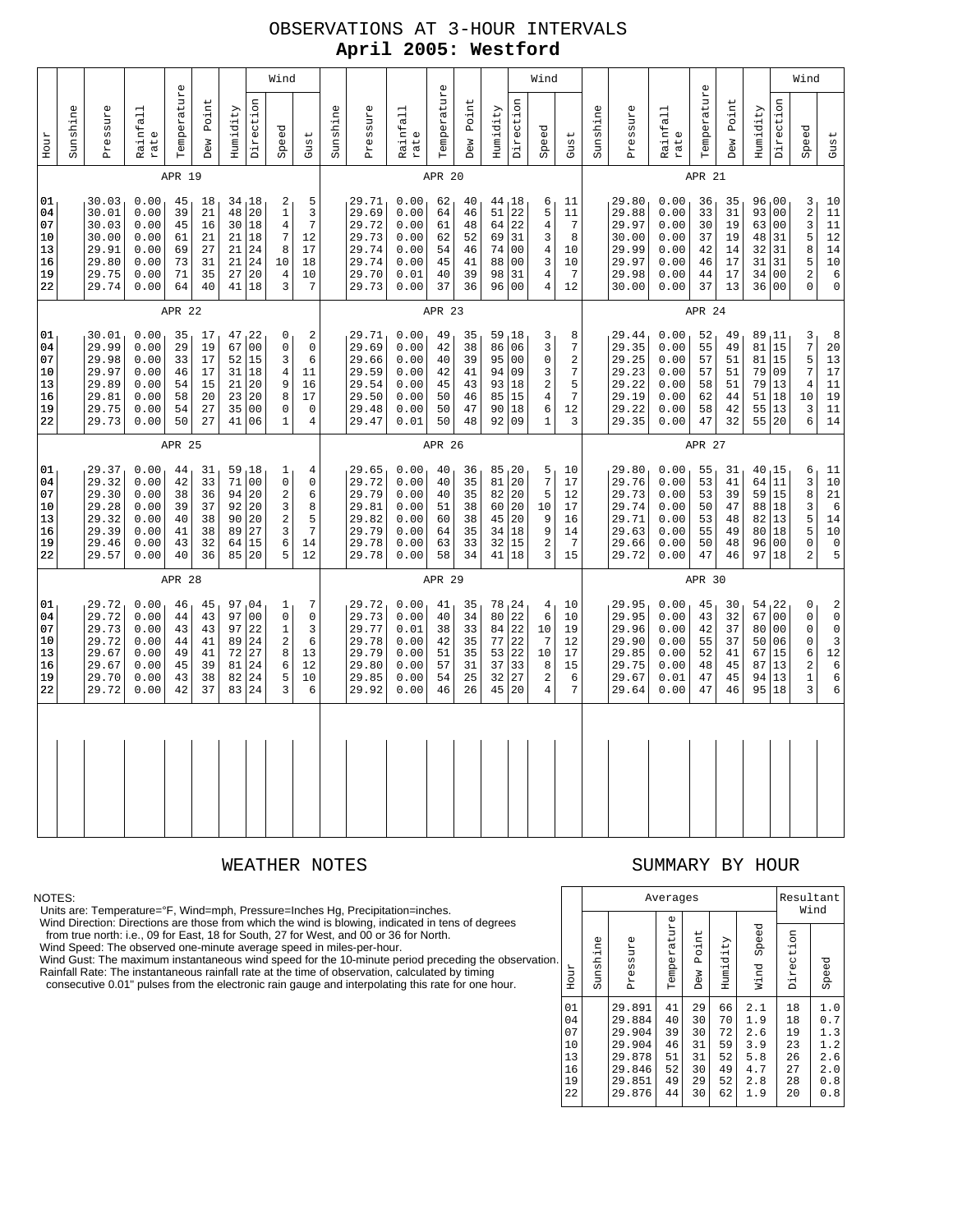| Date                                                          |                         |    |    |                                                                                                                                 |                                 | A.M. Hour Ending at |                          |      |             |          |           |      |      |                                                                                   |    |                            |                                                          | P.M. Hour Ending at        |    |                     |      |                                                |    |                                                        | Date                                                      |
|---------------------------------------------------------------|-------------------------|----|----|---------------------------------------------------------------------------------------------------------------------------------|---------------------------------|---------------------|--------------------------|------|-------------|----------|-----------|------|------|-----------------------------------------------------------------------------------|----|----------------------------|----------------------------------------------------------|----------------------------|----|---------------------|------|------------------------------------------------|----|--------------------------------------------------------|-----------------------------------------------------------|
|                                                               | 01                      | 02 | 03 | 04                                                                                                                              | 05                              | 06                  | 07                       | 08   | 09          | 10       | 11        | 12   | 01   | 02                                                                                | 03 | 04                         | 05                                                       | 06                         | 07 | 08                  | 09   | 10                                             | 11 | 12                                                     |                                                           |
| $0\,2$<br>04<br>05                                            | 01 0.04<br>03 0.02 0.02 |    |    | 0.01                                                                                                                            |                                 |                     | 0.02<br>$0.02$ 0.02 0.02 |      | 0.01        | 0.01     |           |      |      | $0.12 0.06 0.05 0.06 0.09 0.11 0.02 0.02$<br>$0.01$ 0.02 0.02 0.02 0.01 0.04 0.02 |    |                            |                                                          |                            |    | $0.01$ 0.01<br>0.01 | 0.01 | 0.02                                           |    | $\begin{array}{ c c }\n\hline\n0.03 & 03\n\end{array}$ | 01<br>04<br>05                                            |
| 06<br>07<br>$0\,8$<br>09<br>10                                |                         |    |    |                                                                                                                                 |                                 |                     |                          |      |             |          |           |      |      |                                                                                   |    |                            | $0.04 \mid 0.07 \mid 0.06 \mid 0.02 \mid 0.09 \mid 0.04$ |                            |    |                     |      |                                                |    |                                                        | 06<br>07<br>08<br>09<br>09<br>10                          |
| $11\,$<br>$\begin{array}{c} 12 \\ 13 \end{array}$<br>14<br>15 |                         |    |    |                                                                                                                                 |                                 |                     |                          |      |             |          |           |      |      |                                                                                   |    |                            |                                                          |                            |    |                     |      |                                                |    |                                                        | $\begin{array}{c} 11 \\ 12 \\ 13 \\ 14 \\ 15 \end{array}$ |
| 16<br>$17$<br>$18\,$<br>19<br>20                              |                         |    |    |                                                                                                                                 |                                 |                     |                          |      |             |          |           |      |      |                                                                                   |    |                            |                                                          |                            |    |                     |      | $0.02$ 0.11 0.11 0.11 0.06 0.01                |    |                                                        | 16<br>17<br>18<br>19<br>19<br>20                          |
| $\frac{21}{22}$<br>23<br>25                                   | 24 0.01                 |    |    | $0.02$   0.04   0.04   0.07   0.11   0.07   0.06   0.07   0.03   0.01   0.02                                                    |                                 | 0.010.030.050.02    |                          | 0.02 |             |          | 0.01 0.01 | 0.01 |      | 0.03<br>0.05                                                                      |    | 0.01                       |                                                          | $0.07$ 0.01 0.01 0.01      |    |                     | 0.02 | $\Big 0.01\Big 0.03\Big 0.01\Big 22$           |    |                                                        | $2\sqrt{1}$<br>$2\sqrt{4}$<br>25                          |
| 26<br>27<br>29<br>30                                          | 28 0.01                 |    |    |                                                                                                                                 | $0.01$ 0.02 0.04 0.03 0.08 0.04 |                     |                          |      | $0.01$ 0.01 | 0.010.04 |           | 0.01 | 0.01 |                                                                                   |    | $0.04 \mid 0.01 \mid 0.04$ | 0.01                                                     | $0.06 \mid 0.07 \mid 0.02$ |    | 0.01 0.01           |      | 0.170.0900.030.040.030.020.0222<br>$0.01$ 0.01 |    | $0.01$ 30                                              | 26<br>28<br>29                                            |
|                                                               |                         |    |    | Sum 0.08 0.02 0.02 0.06 0.07 0.16 0.23 0.22 0.25 0.19 0.10 0.11 0.14 0.25 0.04 0.15 0.19 0.41 0.32 0.29 0.17 0.08 0.06 0.07 Sum |                                 |                     |                          |      |             |          |           |      |      |                                                                                   |    |                            |                                                          |                            |    |                     |      |                                                |    |                                                        |                                                           |

# HOURLY PRECIPITATION (Water Equivalent) **April 2005: Westford**

During a frozen precipitation event, hourly precipitation totals may not be recorded. In this case, daily amounts are typically entered in the last column (hour ending at 12 A.M.)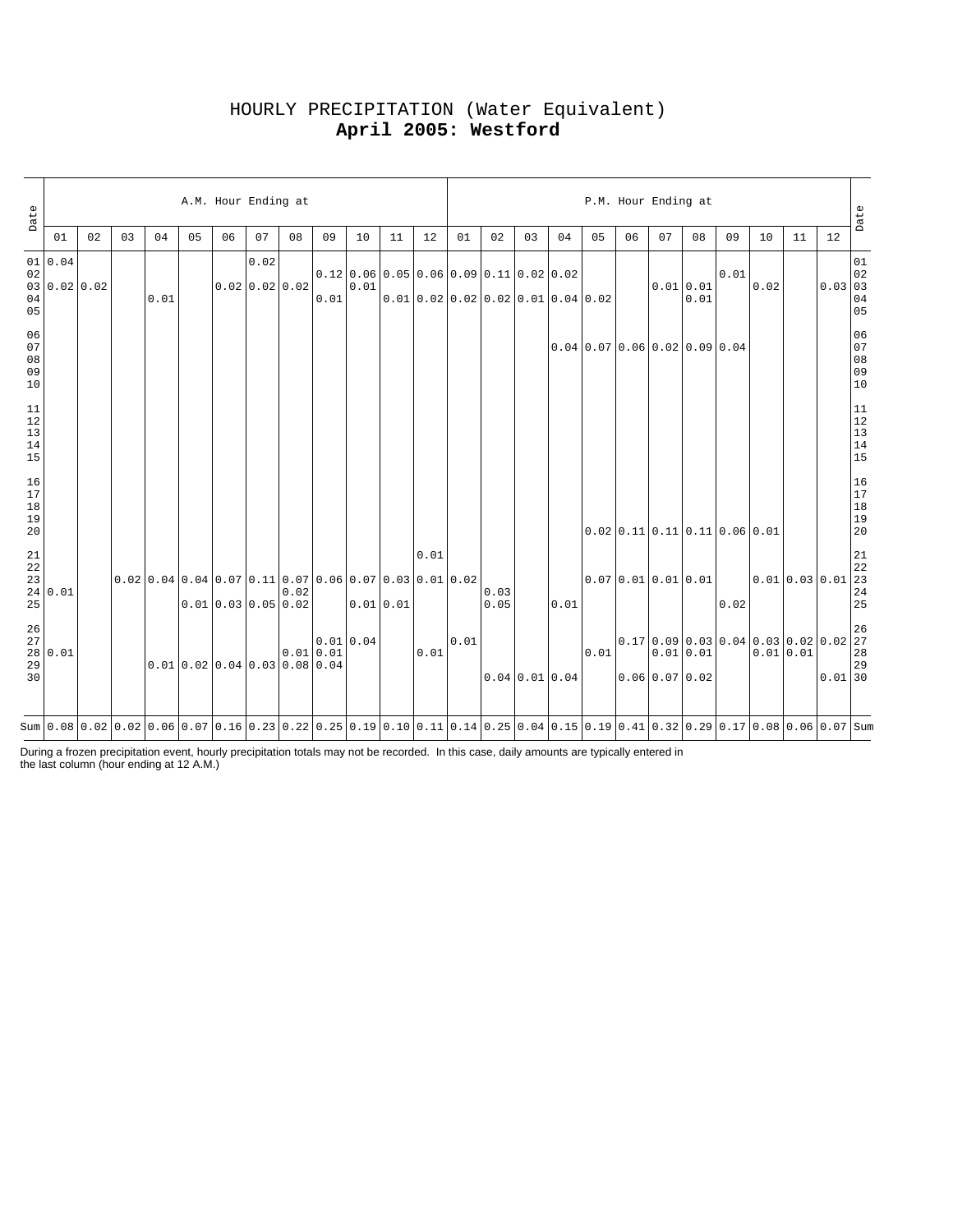HOUR-BY-HOUR DATA **April 2005: Westford**